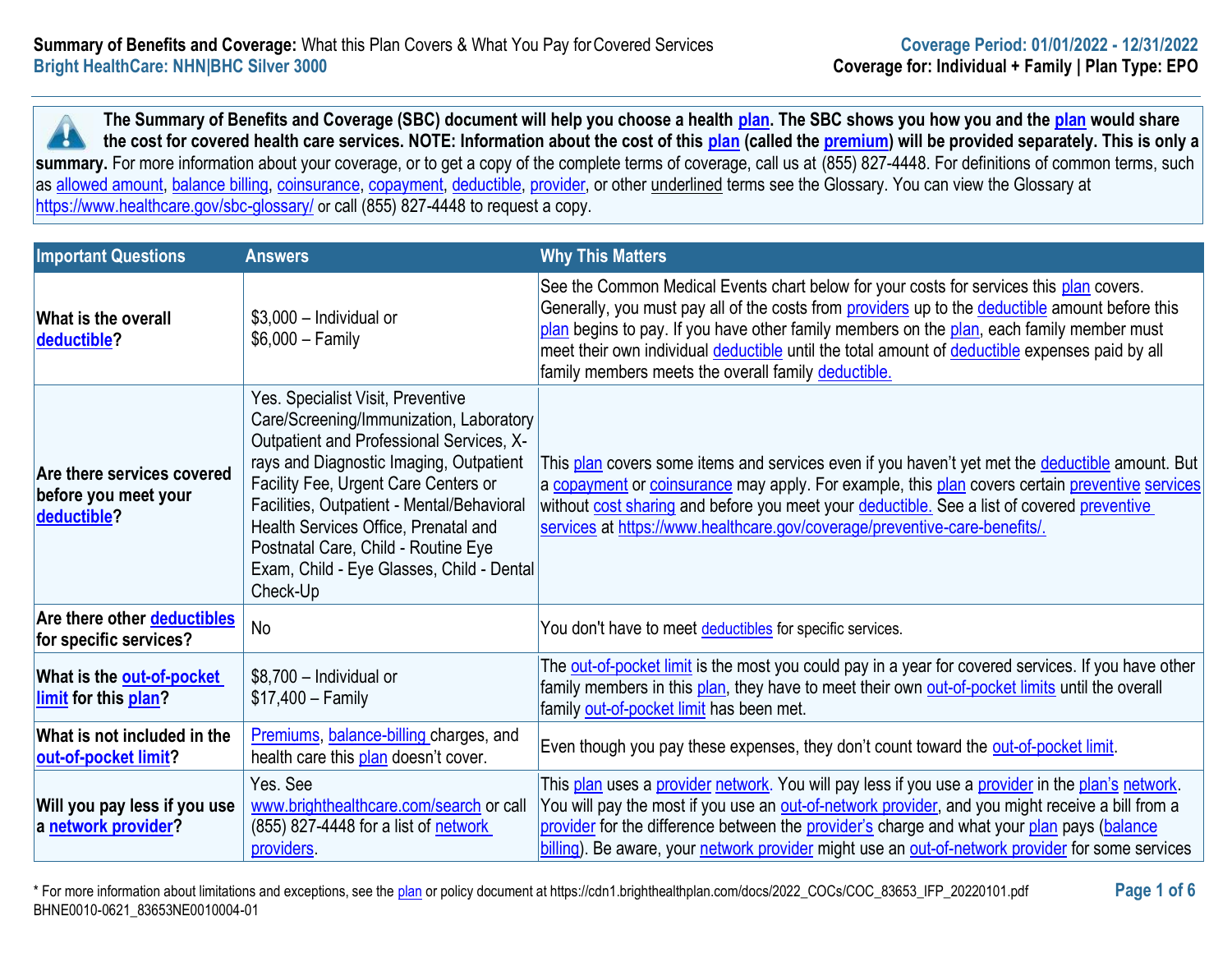|                                                |    | s (such as lab work). Check with your provider before you get services. |
|------------------------------------------------|----|-------------------------------------------------------------------------|
| Do you need a referral to<br>see a specialist? | No | You can see the specialist you choose without a referral.               |

All [copayment](https://www.healthcare.gov/sbc-glossary/#copayment) and [coinsurance](https://www.healthcare.gov/sbc-glossary/#coinsurance) costs shown in this chart are after your [deductible](https://www.healthcare.gov/sbc-glossary/#deductible) has been met, if a deductible applies. A

|                                                                           |                                                         | <b>What You Will Pay</b>                               |                                                           |                                                                                                                                                                                                 |  |
|---------------------------------------------------------------------------|---------------------------------------------------------|--------------------------------------------------------|-----------------------------------------------------------|-------------------------------------------------------------------------------------------------------------------------------------------------------------------------------------------------|--|
| <b>Common Medical Event</b>                                               | <b>Services You May Need</b>                            | <b>Network Provider</b><br>(You will pay the<br>least) | <b>Out-of-Network Provider</b><br>(You will pay the most) | Limitations, Exceptions, & Other Important<br><b>Information</b>                                                                                                                                |  |
| If you visit a health care<br>provider's office or clinic                 | Primary care visit to treat an<br>injury or illness     | No charge for first 2<br>visit(s) then $$35$           | <b>Not Covered</b>                                        | Telehealth services are available. Refer to Your<br>Schedule of Benefits to determine what you will pay.                                                                                        |  |
|                                                                           | Specialist visit                                        | \$70                                                   | Not Covered                                               | None                                                                                                                                                                                            |  |
|                                                                           | Preventive care/screening/<br>immunization              | No Charge                                              | <b>Not Covered</b>                                        | You may have to pay for services that aren't<br>preventive. Ask your provider if the services you need<br>are preventive, then check what Your plan will pay for<br>and what Your cost will be. |  |
| If you have a test                                                        | Diagnostic test (x-ray, blood<br>work)                  | Lab: \$50<br>X-ray: \$100                              | Not Covered                                               | None                                                                                                                                                                                            |  |
|                                                                           | Imaging (CT/PET scans, MRIs)                            | 40% after Deductible                                   | Not Covered                                               | Services require Prior Authorization.                                                                                                                                                           |  |
| If you need drugs to treat                                                | Preferred generic drugs                                 | \$0/\$30                                               | Not Covered                                               |                                                                                                                                                                                                 |  |
| your illness or condition.<br>More information about                      | Preferred brand drugs and Non-<br>preferred generics    | \$150                                                  | <b>Not Covered</b>                                        | Preventive Care medications are provided at \$0 cost to<br>You, regardless of tier.                                                                                                             |  |
| prescription drug coverage<br>is available at<br>www.brighthealthcare.com | Non-preferred brand drugs and<br>Non-preferred generics | \$250                                                  | <b>Not Covered</b>                                        | Covers up to a 90-day supply (retail prescription); 31-<br>90 day supply (mail order prescription).<br>Copays shown reflect the cost per retail prescription.                                   |  |
|                                                                           | <b>Specialty drugs</b>                                  | 40% after Deductible                                   | <b>Not Covered</b>                                        |                                                                                                                                                                                                 |  |
| If you have outpatient<br>surgery                                         | Facility fee (e.g., ambulatory<br>surgery center)       | \$500                                                  | Not Covered                                               | Services require Prior Authorization.                                                                                                                                                           |  |
|                                                                           | Physician/surgeon fees                                  | 40% after Deductible                                   | Not Covered                                               | Services require Prior Authorization.                                                                                                                                                           |  |
| If you need immediate<br><b>medical attention</b>                         | Emergency room care                                     | 40% after Deductible                                   | 40% after Deductible                                      | This cost does not apply if You are admitted directly to<br>the hospital for inpatient services.                                                                                                |  |
|                                                                           | <b>Emergency medical</b><br>transportation              | 40% after Deductible                                   | 40% after Deductible                                      | None                                                                                                                                                                                            |  |
|                                                                           | <b>Urgent care</b>                                      | \$50                                                   | \$50                                                      | None                                                                                                                                                                                            |  |

\* For more information about limitations and exceptions, see the [plan](https://www.healthcare.gov/sbc-glossary/#plan) or policy document at https://cdn1.brighthealthplan.com/docs/2022\_COCs/COC\_83653\_IFP\_20220101.pdf **Page 2 of 6** BHNE0010-0621\_83653NE0010004-01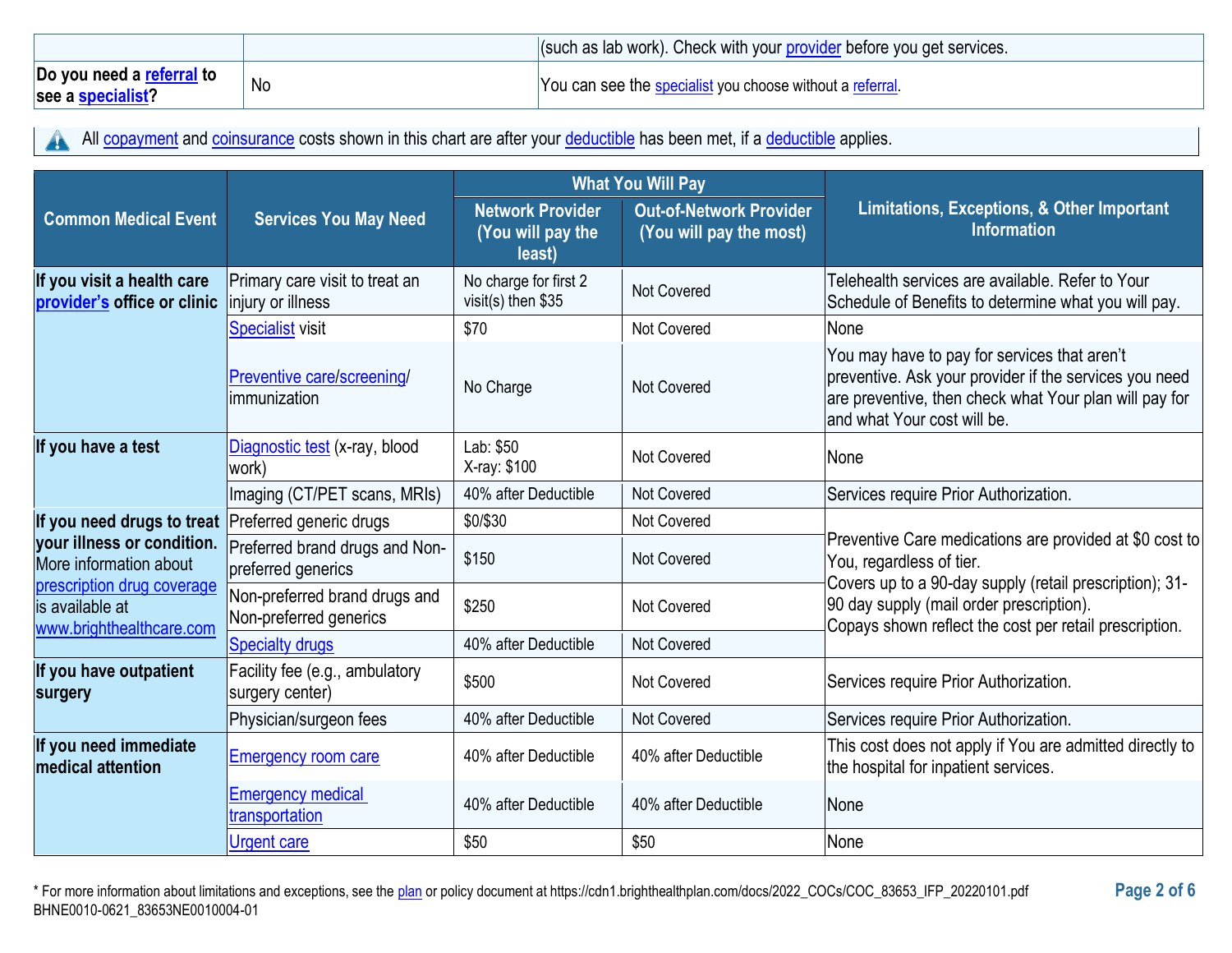|                                                               |                                              | <b>What You Will Pay</b>                               |                                                           |                                                                                                                                                                                                                     |  |
|---------------------------------------------------------------|----------------------------------------------|--------------------------------------------------------|-----------------------------------------------------------|---------------------------------------------------------------------------------------------------------------------------------------------------------------------------------------------------------------------|--|
| <b>Common Medical Event</b>                                   | <b>Services You May Need</b>                 | <b>Network Provider</b><br>(You will pay the<br>least) | <b>Out-of-Network Provider</b><br>(You will pay the most) | Limitations, Exceptions, & Other Important<br><b>Information</b>                                                                                                                                                    |  |
| If you have a hospital                                        | Facility fee (e.g., hospital room)           | 40% after Deductible                                   | Not Covered                                               | Services require Prior Authorization.                                                                                                                                                                               |  |
| stay                                                          | Physician/surgeon fees                       | 40% after Deductible                                   | Not Covered                                               | Services require Prior Authorization.                                                                                                                                                                               |  |
| If you need mental health,                                    | <b>Outpatient services</b>                   | \$0                                                    | Not Covered                                               | Services require Prior Authorization.                                                                                                                                                                               |  |
| behavioral health, or<br>substance abuse<br>services          | Inpatient services                           | 40% after Deductible                                   | Not Covered                                               | Services require Prior Authorization.                                                                                                                                                                               |  |
|                                                               | Office visits                                | \$0                                                    | <b>Not Covered</b>                                        | None                                                                                                                                                                                                                |  |
| If you are pregnant                                           | Childbirth/delivery professional<br>services | 40% after Deductible                                   | Not Covered                                               | Delivery stays exceeding 48 hours for vaginal delivery                                                                                                                                                              |  |
|                                                               | Childbirth/delivery facility<br>services     | 40% after Deductible                                   | Not Covered                                               | or 96 hours for a cesarean delivery require Prior<br>Authorization, None                                                                                                                                            |  |
|                                                               | Home health care                             | 40% after Deductible                                   | Not Covered                                               | Limited to 60 Days per Year. Services require Prior<br>Authorization.                                                                                                                                               |  |
| If you need help<br>recovering or have other<br>special needs | <b>Rehabilitation services</b>               | 40% after Deductible                                   | Not Covered                                               | Limited to 45 Treatment(s) per Year. Visits combined<br>for physical, occupational, and speech therapy.<br>Services require Prior Authorization.                                                                    |  |
|                                                               | <b>Habilitation services</b>                 | 40% after Deductible                                   | Not Covered                                               | Limited to 45 Treatment(s) per Year. Visits combined<br>for physical, occupational, and speech therapy.<br>Services require Prior Authorization.                                                                    |  |
|                                                               | <b>Skilled nursing center</b>                | 40% after Deductible                                   | Not Covered                                               | Limited to 60 Days per Year. Services require Prior<br>Authorization.                                                                                                                                               |  |
|                                                               | Durable medical equipment                    | 40% after Deductible                                   | Not Covered                                               | Services require Prior Authorization.                                                                                                                                                                               |  |
|                                                               | <b>Hospice services</b>                      | 40% after Deductible                                   | Not Covered                                               | None                                                                                                                                                                                                                |  |
| If your child needs dental<br>or eye care                     | Children's eye exam                          | \$0                                                    | Not Covered                                               | Limited to 1 eye exam per calendar year, through the<br>end of the month in which the dependent child turns<br>19.                                                                                                  |  |
|                                                               | Children's glasses                           | \$0                                                    | Not Covered                                               | Limited to 1 pair of glasses, including standard frames<br>and standard lenses or a one-year supply of contact<br>lenses, per calendar year, through the end of the<br>month in which the dependent child turns 19. |  |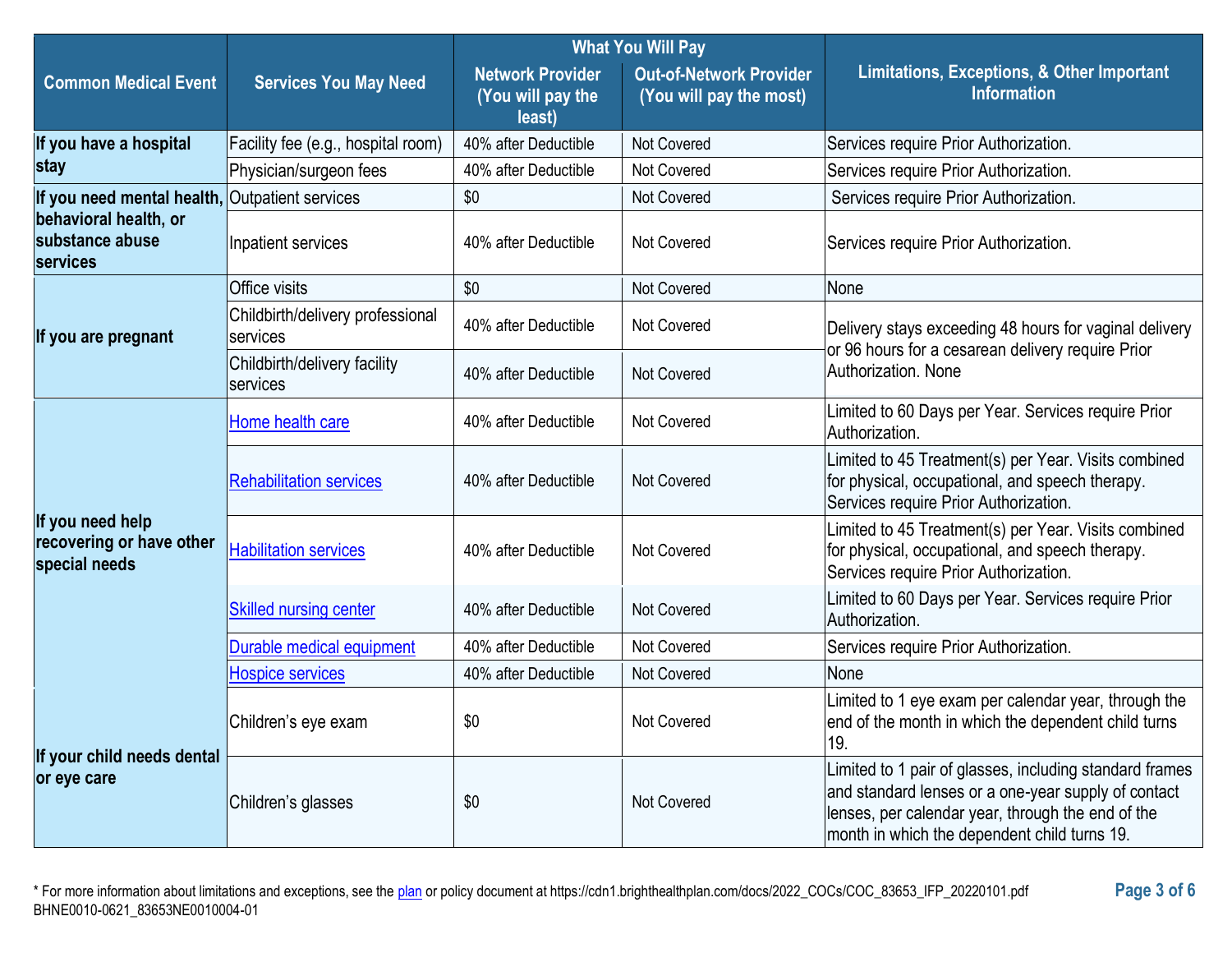|                             |                              | <b>What You Will Pay</b>                        |                                                           |                                                                                                                                                                                    |  |
|-----------------------------|------------------------------|-------------------------------------------------|-----------------------------------------------------------|------------------------------------------------------------------------------------------------------------------------------------------------------------------------------------|--|
| <b>Common Medical Event</b> | <b>Services You May Need</b> | Network Provider<br>(You will pay the<br>least) | <b>Out-of-Network Provider</b><br>(You will pay the most) | Limitations, Exceptions, & Other Important<br><b>Information</b>                                                                                                                   |  |
|                             | Children's dental checkups   | \$0                                             | Not Covered                                               | Includes diagnostic and preventive services through<br>the end of the month in which the dependent child<br>turns 19. Refer to the policy for covered services and<br>limitations. |  |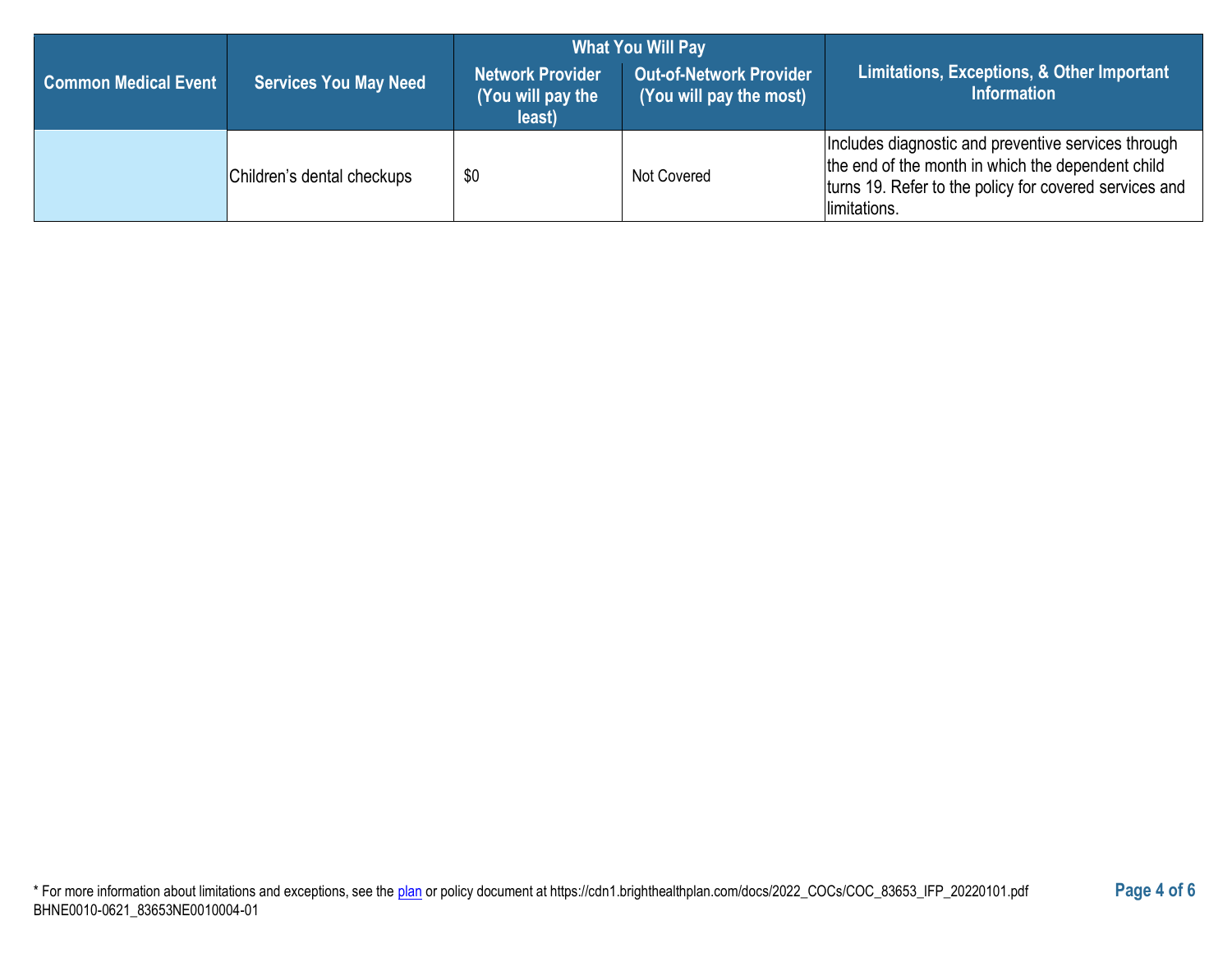### **Excluded Services & Other Covered Services**

| Services Your Plan Generally Does NOT Cover (Check your policy or plan document for more information and a list of any other excluded services.) |                                                                           |                              |  |  |
|--------------------------------------------------------------------------------------------------------------------------------------------------|---------------------------------------------------------------------------|------------------------------|--|--|
| Abortion (except in cases of rape, incest, or when the Acupuncture                                                                               |                                                                           | <b>Bariatric Surgery</b>     |  |  |
| life of the mother is endangered)                                                                                                                | Dental Care (Adults)                                                      | <b>Infertility Treatment</b> |  |  |
| <b>Cosmetic Surgery</b>                                                                                                                          | Non-emergency care when traveling outside the U.S.   Private-Duty Nursing |                              |  |  |
| Long-Term Care                                                                                                                                   | Routine Foot Care                                                         | Weight Loss Programs         |  |  |
| Routine Eye Care (Adults)                                                                                                                        |                                                                           |                              |  |  |

| <b>Other</b><br>. .<br>. This isn't a complete list. I<br>∩ Covered Services (Limitations may apply to these services. ⊺<br><b>Please see vour</b><br>n document. |              |  |  |
|-------------------------------------------------------------------------------------------------------------------------------------------------------------------|--------------|--|--|
| <b>Chiropractic Care</b>                                                                                                                                          | Hearing Aids |  |  |

Your Rights to Continue Coverage: There are agencies that can help if you want to continue your coverage after it ends. You may contact the Nebraska Department of Insurance at P.O. Box 82089, Lincoln, NE 68501-2089, 402-471-2201 or 877-564-7323. Other coverage options may be available to you too, including buying individual insurance coverage through the Health Insurance Marketplace. For more about the Marketplace, visit [www.HealthCare.gov](https://www.healthcare.gov/) or call 1-800-318-2596. For more information on your rights to continue coverage, contact us at (855) 827-4448.

Your Grievance and Appeals Rights: There are agencies that can help if you have a complaint against your [plan](https://www.healthcare.gov/sbc-glossary/#plan) for a denial of [a claim.](https://www.healthcare.gov/sbc-glossary/#claim) This complaint is called a [grievance](https://www.healthcare.gov/sbc-glossary/#grievance) or [appeal.](https://www.healthcare.gov/sbc-glossary/#appeal) For more information about your rights, look at the explanation of benefits you will receive for that medical [claim.](https://www.healthcare.gov/sbc-glossary/#claim) You[r plan](https://www.healthcare.gov/sbc-glossary/#plan) documents also provide complete information on how to submit a [claim,](https://www.healthcare.gov/sbc-glossary/#claim) [appeal,](https://www.healthcare.gov/sbc-glossary/#appeal) or [a grievance](https://www.healthcare.gov/sbc-glossary/#grievance) for any reason to your [plan.](https://www.healthcare.gov/sbc-glossary/#plan) For more information about your rights, this notice, or assistance, contact: Bright HealthCare at [www.brighthealthcare.com](https://www.brighthealthcare.com/) or contact the Nebraska Department of Insurance at P.O. Box 82089, Lincoln, NE 68501-2089, 402-471-2201 or 877-564-7323.

## **Does this plan provide Minimum Essential Coverage? Yes**

[Minimum Essential Coverage](https://www.healthcare.gov/sbc-glossary/#minimum-essential-coverage) generally includes plans, health insurance available through the Marketplace or other individual market policies, Medicare, Medicaid, CHIP, TRICARE, and certain other coverage. If you are eligible for certain types of [Minimum Essential Coverage,](https://www.healthcare.gov/sbc-glossary/#minimum-essential-coverage) you may not be eligible for the premium tax credit.

## **Does this plan meet the Minimum Value Standards? Yes**

If you[r plan](https://www.healthcare.gov/sbc-glossary/#plan) doesn't meet the [Minimum Value Standards,](https://www.healthcare.gov/sbc-glossary/#minimum-value-standard) you may be eligible for a [premium tax credit](https://www.healthcare.gov/sbc-glossary/#premium-tax-credits) to help you pay for a [plan](https://www.healthcare.gov/sbc-glossary/#plan) through the [Marketplace.](https://www.healthcare.gov/sbc-glossary/#marketplace)

### **Language Access Services:**

Spanish (Español): Para obtener asistencia en Español, llame al (855) 827-4448. Tagalog (Tagalog): Kung kailangan ninyo ang tulong sa Tagalog tumawag sa (855) 827-4448. Chinese (中文): 如果需要中文的帮助,请拨打这个号码 (855) 827-4448. Navajo (Dine): Dinek'ehgo shika at'ohwol ninisingo, kwiijigo holne' (855) 827-4448.

*To see examples of how this plan might cover costs for a sample medical situation, see the next section.*